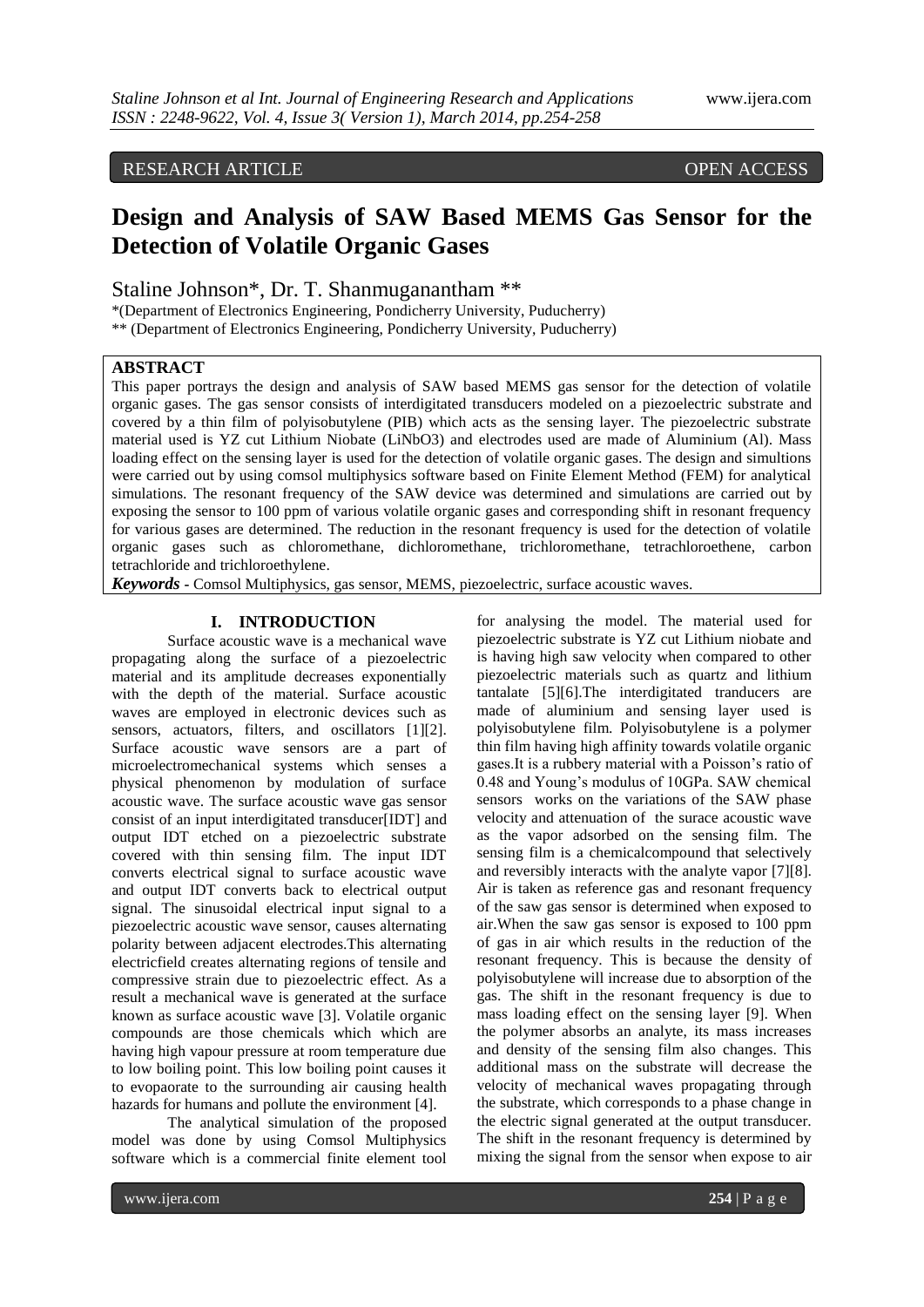i.e reference signal with signal when exposed to gas, the beat frequency gives the shift. The main applications of gas sensors includes process control industries, electronic noses, fire detection and home safety [10].

### **II. SENSOR STRUCTURE**

The proposed geometry of saw gas sensor is shown in Figure 1. The interdigitated transducers used in saw devices consist of many identical electrodes and the length of the electrode is made 100 times the width to eliminate edge effects. Therefore modeled geometry is reduced to a periodic unit cell. The height of the cell is designed in such a way that at the saw almost died at the lower boundary. The substrate is made of piezoelectric material yz cut lithium niobate having a width of 3 µm and height of 17.5 µm. The electrodes used are made of aluminium having a width of 0.75 µm and height of 0.1 µm. The sensing thin film is having a width of 3 µm and height of 0.5 µm. The operating frequency of the saw device is 1.121 GHz.



#### **III. DESIGN PARAMETERS**

The absorption of gas by the polyisobutylene film is indicated as an increase in the density of the film. The density of the film is  $0.918g/m<sup>3</sup>$  []. The Poison's ratio is set to 0.48, Young's modulus to 10GPa and relative permittivity to 2.2. The width of the model is fixed at 3 µm so that lowest Eigen mode has a wavelength equal to width of the geometry. Hence we can evaluate saw velocity. The sensor is exposed to 100 ppm of various volatile organic gases at standard temperature and pressure. The concentration of gas in air (c) is evaluated using the following equation 1.<br>  $c = (100 \times 10^{-6} \times P)/RT$ 

(1)

Where P is the air pressure, R is the gas constant and T is the air temperature.

$$
\rho_{\text{gas}/\text{PIB}} = \text{KMc} \tag{2}
$$

Equation 2 gives the partial density of absorbed gas in the polyisobutylene film. K is the air/PIB partition coefficient for the gas [5], M is the molar mass of the gas and c is the concentration of gas in air.

$$
\rho_{\text{total}} = \rho_{\text{PIB}} + \rho_{\text{gas/PIB}} \tag{3}
$$

The above equation gives the total density of PIB due to gas absorption.  $\frac{\rho_{PIB}}{\rho}$  is the density of PIB film and  $\frac{\beta_{\text{gas}}}{f_0}$  is the partial density of gas in air.<br>  $\frac{\Delta f_m}{f_0} = \frac{\Delta v_m}{v_0} = -\text{K}f_0 h[\text{K}_1(\rho) + \text{K}_2(\rho) + \text{K}_3\left(\rho - \frac{4\mu(\lambda + \mu)}{v_0^2(\lambda + 2\mu)}\right)$ (4)

The shift in the resonant frequency due to mass loading effect is given by equation 4 [2]. Where  $f_0$ represents the operating frequency, h is the film thickness, Ki is the normalized particle velocities in the xi direction,  $\rho$  is the film density,  $v_0$  is the nominal saw velocity,  $λ$  and  $μ$  are Lame constants of the film.

TABLE I: partial densities of absorbed gases in the film

| Gas               | K[5]  | M[5] | $\rho_{\rm gas/MB}$ (Kg/m <sup>2</sup> ) |
|-------------------|-------|------|------------------------------------------|
| Chloromethane     | 0.553 | 50.4 | $7.3589 \times 10^{-4}$                  |
|                   | 8     |      |                                          |
| Dichloromethane   | 1.482 | 85.0 | 0.010534                                 |
|                   |       |      |                                          |
| Trichloromethane  | 1.927 | 119. | 0.041316                                 |
|                   | 3     | 5    |                                          |
| Carbon            | 2.206 | 153. | 0.10102                                  |
| tetrachloride     |       | 8    |                                          |
| Tetrachloroethene | 2.979 | 165. | 0.16583                                  |
|                   | 9     | 8    |                                          |
| Trichloroethylene | 2.399 | 131. | 0.13472                                  |
|                   |       |      |                                          |

Table 1 gives the values of air/PIB partition coefficient and molar mass of various gases thereby we can evaluate the partial density of absorbed gas in PIB film.

#### **IV. RESULTS AND DISSCUSION**

The resonance and anti-resonance frequency was evaluated to be 1.121 GHz and 1.131 GHz. The IDT electrodes and sensing film polyisobutylene causes the lowest saw mode to split up into two Eigen solutions. The lowest frequency represents the resonant mode frequency in which propagating waves interfere constructively. The other one represents the anti-resonance frequency in which propagating waves interfere destructively. Waves do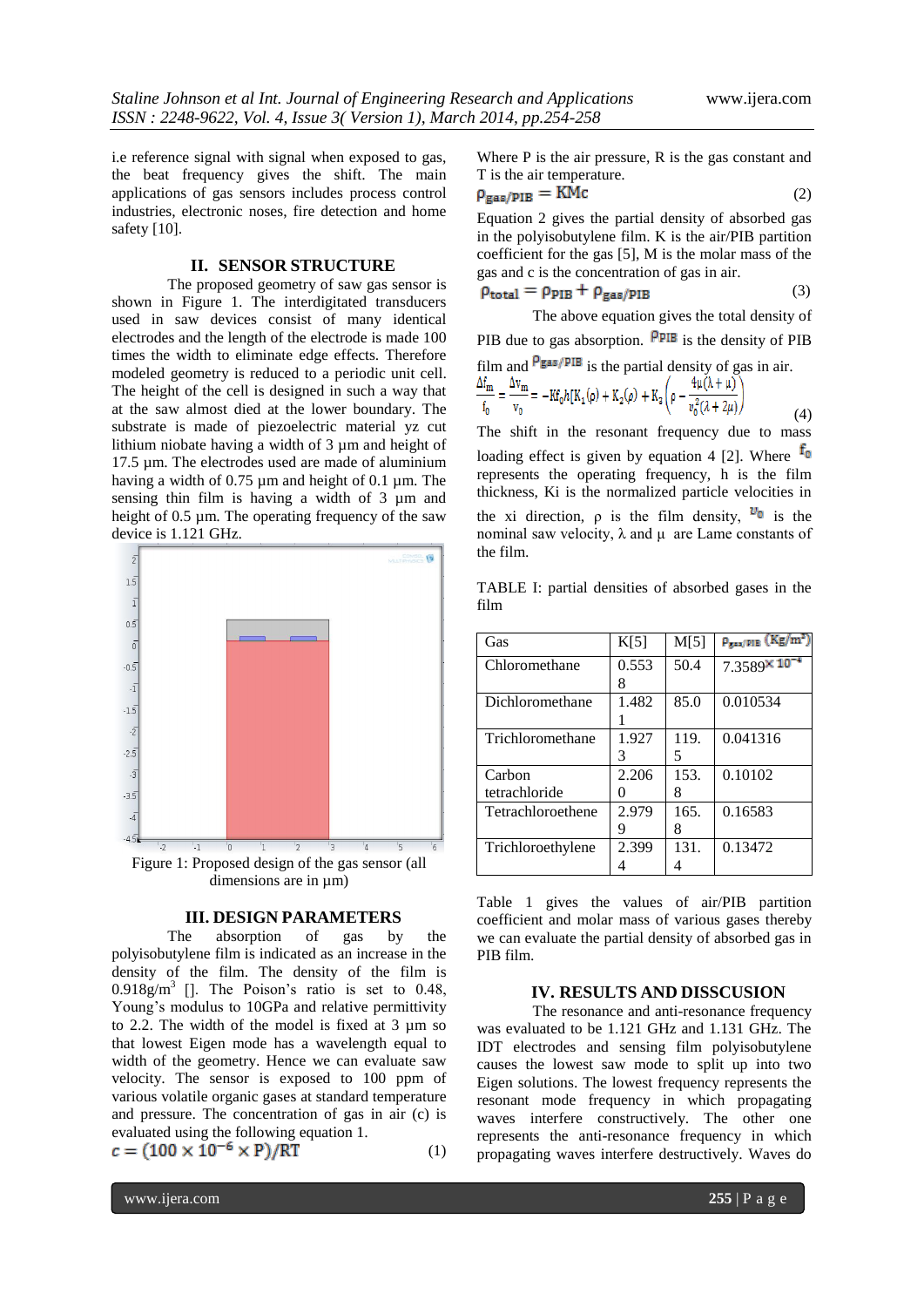not propagate with in these two frequencies and it represents the edges of stop band.

| Gas                 | ᅋ                         | f(x)    | $\Delta f$ <sub>r</sub> (Hz |
|---------------------|---------------------------|---------|-----------------------------|
|                     | $(Kg/m^2)$                |         |                             |
|                     |                           |         |                             |
|                     |                           |         |                             |
| Air (reference gas) | $\theta$                  | 1121215 |                             |
|                     |                           | 325     |                             |
| Chloromethane       | 7.3589                    | 1121215 | 25                          |
|                     | $\times$ 10 <sup>-4</sup> | 300     |                             |
| Dichloromethane     | 0.010534                  | 1121214 | 356                         |
|                     |                           | 969     |                             |
| Trichloromethane    | 0.041316                  | 1121213 | 1394                        |
|                     |                           | 931     |                             |
| Carbon              | 0.10102                   | 1121211 | 3408                        |
| tetrachloride       |                           | 917     |                             |
|                     |                           |         |                             |
| Tetrachloroethene   | 0.16583                   | 1121193 | 21831                       |
|                     |                           | 494     |                             |
| Trichloroethylene   | 0.13472                   | 1121210 | 4544                        |
|                     |                           | 781     |                             |

TABLE 2: Simulation results of shift in resonance frequency when exposed to various gases

Table 2 shows the shift in the resonant frequency  $(\Delta f_r)$  when the saw gas sensor is exposed to 100 ppm of various gases at atmospheric pressure and temperature. Simulations are done using Comsol Multiphysics software, a finite element method based tool to analyse the model. Air is taken as reference gas and the resonant frequency of the saw gas sensor is evaluated. The sensor is again exposed to 100 ppm of various gases and their resonant frequencies are evaluated. It is seen that there is a shift in the resonant frequency downwards when compared to the reference gas. The shift in the resonant frequency is because of the increase in the density of the polyisobutylene film due to absorption of gas by the film. Thereby we can detect the gas using the shift in the resonant frequency. Change in the resonant frequency due to change in the density of the sensing layer due to absorbed gas is used for detection of various gases.

|             | Sensitivi    |              | Sensitivi    |
|-------------|--------------|--------------|--------------|
| Gas         | ty           | Gas          | ty           |
|             | (Hz)         |              | (Hz)         |
|             | $Kgm^{-2}$ ) |              | $Kgm^{-2}$ ) |
| Chlorometh  | 33972        | Carbon       | 33735        |
| ane         |              | tetrachlorid |              |
|             |              | e            |              |
| Dichlorome  | 33794        | Tetrachloro  | 131646       |
| thane       |              | ethene       |              |
| Trichlorome | 33739        | Trichloroeth | 33729        |
| thane       |              | ylene        |              |

Table 3 shows the sensitivity comparison of various gases at 100 ppm concentration of gas. Since the gases are having different partial densities, the shift in the resonance frequency will also be different and we are able to detect the gases. Sensitivity is the ratio of shift in the resonant frequency to partial density of the absorbed gas in the sensing film.<br>the DCM  $PIB(1)=0$  Eigenfrequency=1.121215e9 Surface: Total displacement (µm)



Figure 2 shows the resonant saw mode with a resonant frequency of 1.121215325 GHz. Resonant saw mode occurs due to constructive interference of propagating waves. It is seen that most of the saw waves occur at the surface and its amplitude decreases with the depth of the material.

Figure 3 shows the anti-resonant saw mode with a resonant frequency of 1.131918619 GHz. Antiresonant saw mode occurs due to destructive interference of propagating waves<br>rho\_DCM\_PIB(1)=0 Eigenfrequency=1.131919e9 Surface: Total displacement (um)

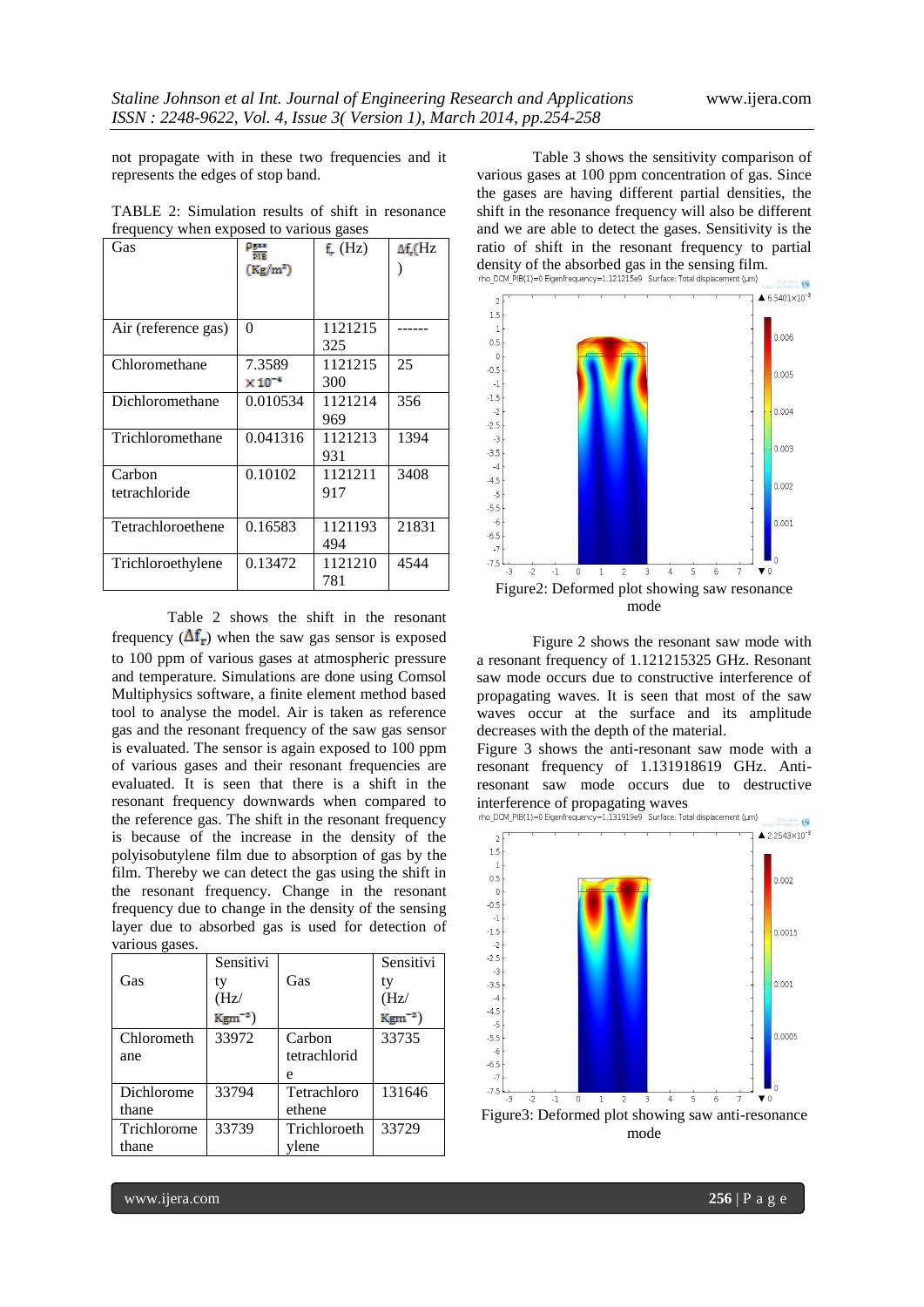## *Staline Johnson et al Int. Journal of Engineering Research and Applications* www.ijera.com *ISSN : 2248-9622, Vol. 4, Issue 3( Version 1), March 2014, pp.254-258*

Figure 4 shows the electric potential distribution and deformation and is symmetric with respect to center of each electrode.



Figure4: Electric potential distribution at resonance

Figure 5 shows the electric potential distribution and deformation and is anti-symmetric with respect to center of each electrode.



Figure5: Electric potential distribution at antiresonance

Figure 6 shows the deformed plot of resonant saw mode with a resonant frequency of 1.121214969 GHz when exposed to 100 ppm of dichloromethane gas. It is seen that there is a shift in resonant frequency of 356 Hz downwards because of increase in the density of polyisobutylene film due to gas absorption. The partial density of the100 ppm of dichloromethane gas was found to be  $0.010534$  Kgm<sup>-3</sup> and the shift in the resonant frequency is used for detection of various gases.



Figure6: Deformed plot showing saw resonance mode when exposed to 100 ppm of dichloromethane gas.

Figure 7 shows variation of total displacement at various frequencies. It is seen that maximum displacement of  $6.5401 \times 10^{-6}$  µm occurs



Figure7: Graph showing total displacement at various frequency

#### **V. CONCLUSION**

The surface acoustic wave based MEMS gas sensor was designed and the operating frequency of the saw device was found to be 1.121 GHz. The maximum sensitivity is obtained, since the gas sensor is operating in GHz range. The maximum shift in the resonant frequency is for tetrachloroethene because of maximum partial density of absorbed tetrachloroethene. As the partial density of absorbed gas increases the resonant frequency shift also increases. Saw gas sensor has the advantages of small size, low cost of fabrication, long life time, high sensitivity and selectivity. Saw gas sensor are mainly used for chemical industries, military applications and also used in wireless sensing applications.